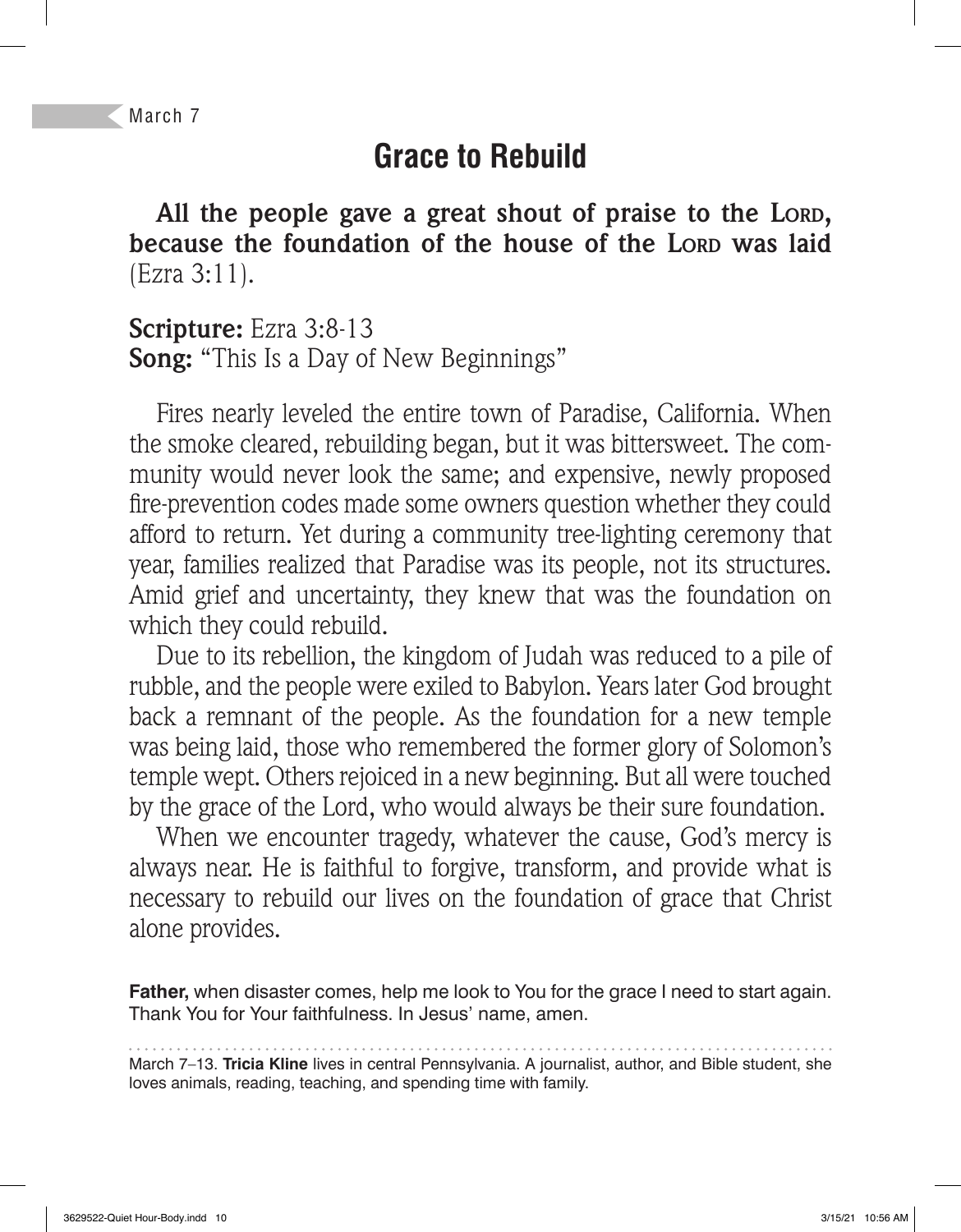March 8

### **Focused on the Mission**

**"You have no part with us. . . . We alone will build it for the LORD, the God of Israel"** (Ezra 4:3).

#### **Scripture:** Ezra 4:1-5 **Song:** "An Undivided Heart"

A bold squirrel scurried along our wooden fence and descended into the yard, where our dog, Max, had been watching the rodent's every move. Max quickly chased after it. No amount of yelling on my part deterred him in the least from his instinctual mission. Even after the squirrel safely jumped onto the branches of an adjacent tree, Max watched from below—undistracted, kicking the grass, and staring up at the squirrel as it angrily chattered back at him.

After returning to Jerusalem from Babylonian exile, the remnant of God's people had a similar laser focus on their commission to rebuild the temple. They were encompassed by idolatrous people who were now trying to lead them into a tempting partnership. But these true worshippers recognized the danger of colluding with those who were not devoted to God. God's people refused the offer and continued the work God had called them alone to do.

God still calls His people today to build His kingdom, to declare the gospel of Jesus Christ. There may be voices and circumstances that threaten to distract us. But if we keep this clear calling always before us and seek God's strength alone to fulfill it, we will see the blessings He has promised to those who remain faithful.

**Father,** give me wisdom to recognize and overcome distractions from the mission I've been given to follow You wholeheartedly. In Jesus' name, amen.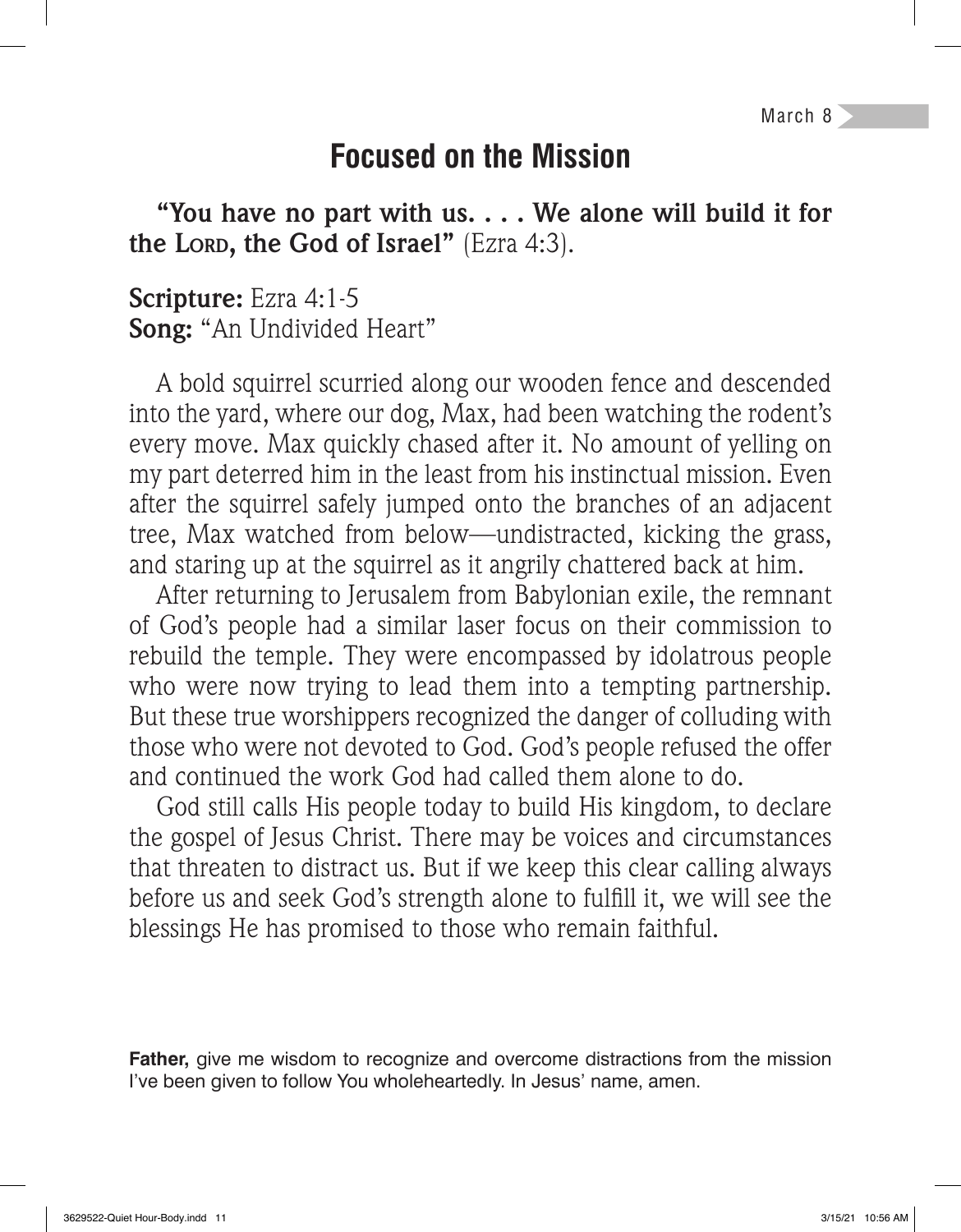## **The One Who Can**

**"Do not weep! See, the Lion of the tribe of Judah, the Root of David, has triumphed. He is able to open the scroll and its seven seals"** (Revelation 5:5).

**Scripture:** Revelation 5 **Song:** "Jesus Is the Answer"

I studied vigorously all week for the final statistics exam. I have never been a math whiz, so I was overwhelmed. Probabilities, variabilities . . . to me, they were impossibilities! The harder I tried, the more I struggled. The night before the exam, I decided to lay my concerns before the Lord. He created math, after all. When I reviewed my notes the next morning, everything immediately clicked. I scored a 100 percent on the test that day. Most of us can recall times when we have faced situations that felt overwhelming and impossible. And maybe, like the apostle John, we have even bowed our heads and wept in frustration, disappointment, sorrow, or despair.

When we face uncertainty, tribulation, even tragedy—when it seems there is no solution, no way forward—there is one who can intervene and provide exactly what we need to carry on in faith and hope. He is Jesus Christ, the Lamb of God, who has triumphed over the greatest of enemies: sin and death. We can trust that He is present with us and that He will ultimately prevail over all our concerns and provide us with rest and strength. Our hope and future are secure in Him.

**Father,** help me not to be overcome by problems of this life but to trust in the one who has overcome them all. In Jesus' name, amen.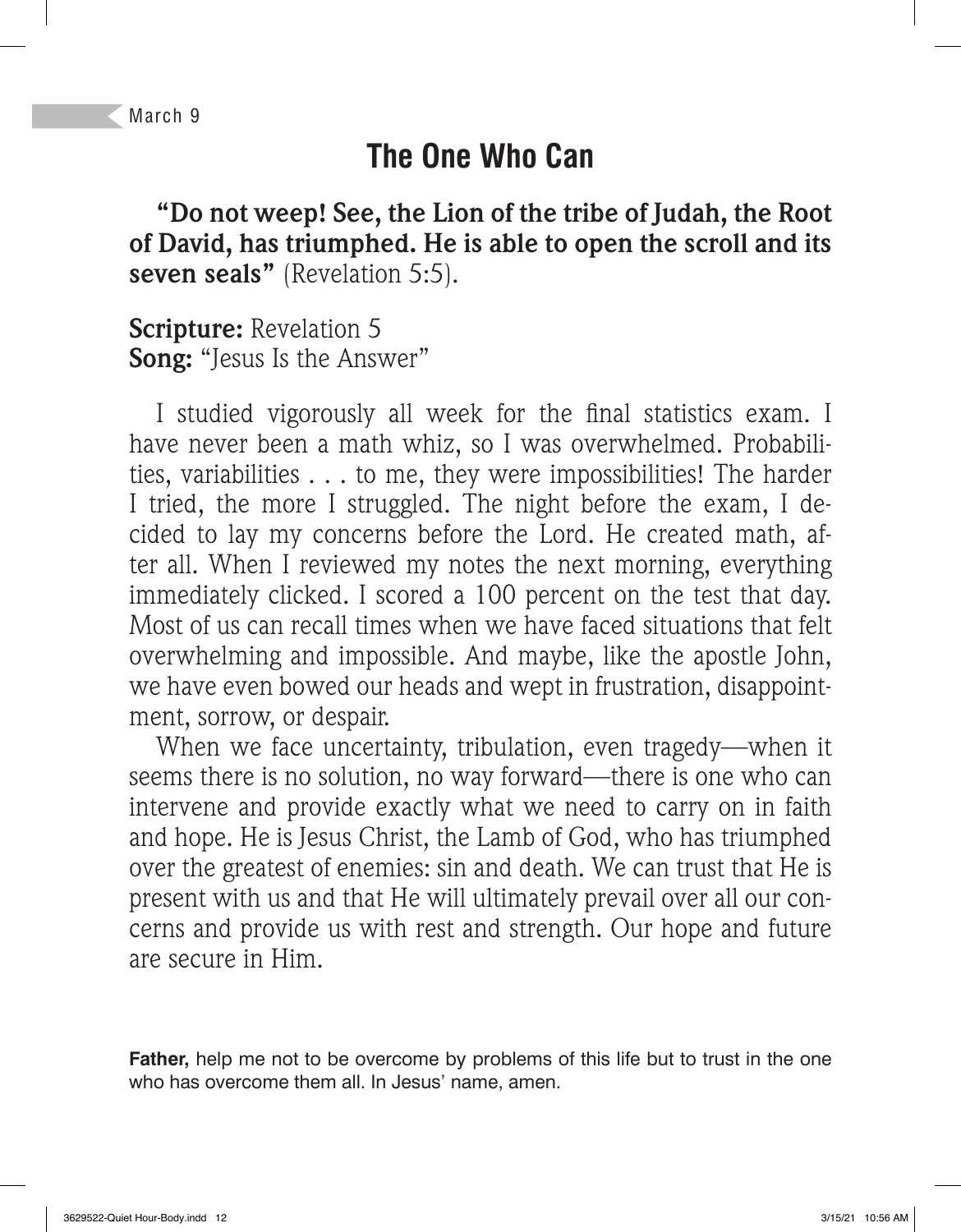March 10

### **Ever-Present Protection**

**Though I walk in the midst of trouble, you preserve my life** (Psalm 138:7).

#### **Scripture:** Psalm 138 **Song:** "Lord, I Need You"

Years ago when my mom was delivering newspapers, she would walk each day past a house where a large German shepherd dog barked ferociously at her from his backyard enclosure. On one particular day, however, the dog wasn't in his pen. He had broken loose and was roaming the neighborhood. He followed her for several blocks. She walked carefully and prayerfully all the way home. Once she reached her house, she quickly went inside and closed the door behind her. Suddenly the dog, now on the other side of the glass, began attacking the door. It seemed evident to her that something, or *someone*, had been protecting her until she got to safety.

Dangers of this life come in all shapes and sizes. Even the most mundane daily tasks, like driving our vehicles, entail risk. Economic security always hangs on a delicate balance. The status of our health can change as quickly as the weather.

No matter where we are, or what we may be doing from day to day, we depend on God's protection more than we may realize. And whether we are enjoying good times or desperately hanging on amid danger and difficulty, we can rest in the Lord's promise to walk with us through it all.

**Father,** I praise You for Your love and faithfulness in protecting and preserving in this life and for the promise of life to come. Thank You that I never walk alone. In Jesus' name, amen.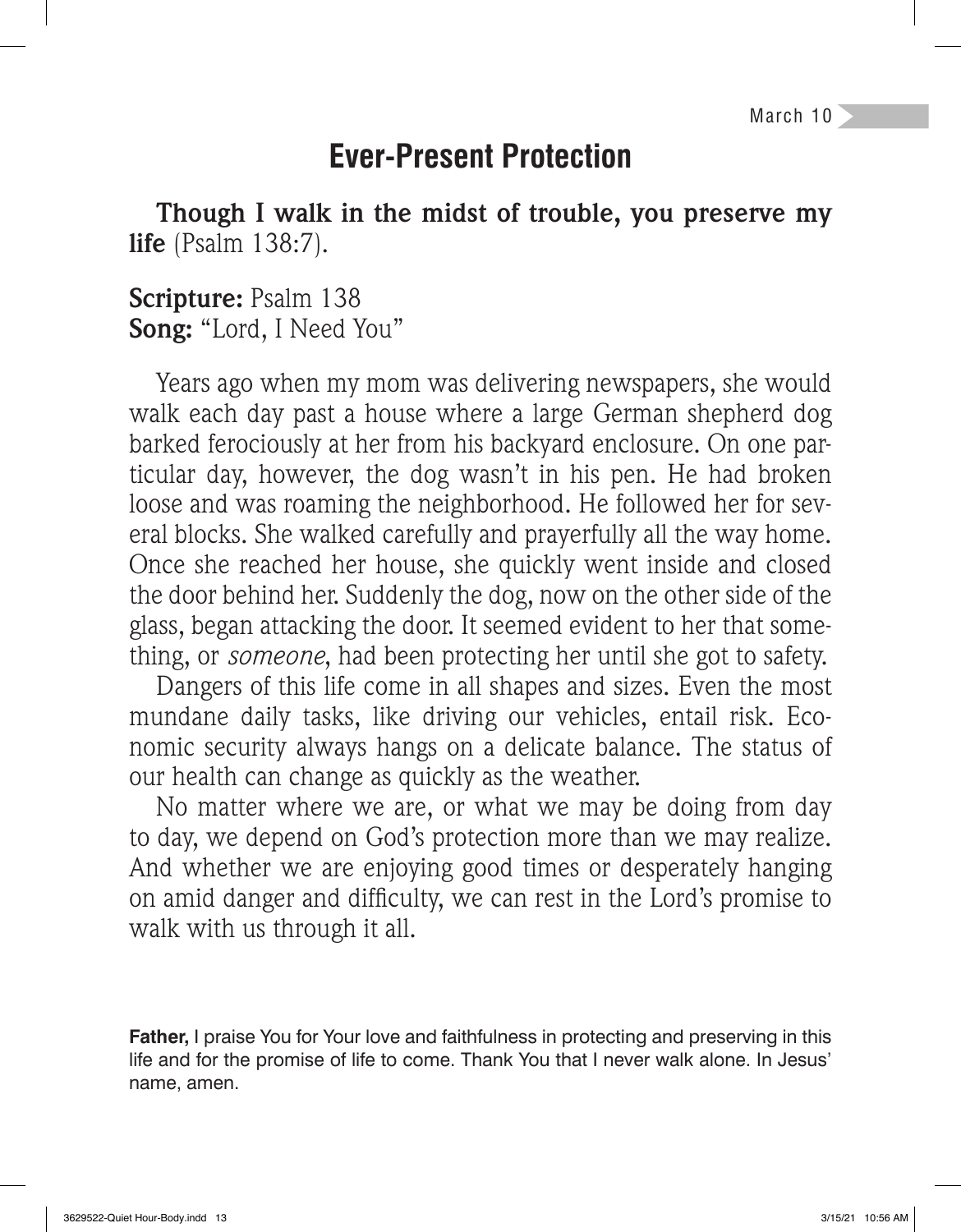# **First Things First**

**The whole remnant of the people obeyed the voice of the**  Lorp their God. (Haggai 1:12).

**Scripture:** Haggai 1 **Song:** "Seek Ye First"

In medieval times, the construction of a bell tower in Italy seemed to start off right, but by the time the builders reached the third floor, it became clear that the foundation was not secure. The base of the tower had been constructed only three meters deep on a dense clay mixture that was not strong enough to keep the structure upright. Over the next few centuries, more construction and more miscalculations led to more leaning. Today that famous building is known as the Leaning Tower of Pisa.

When the remnant of Israel returned from exile in Babylon, they neglected the foundation of their existence and identity: worshipping the Lord their God. While living in nicely furnished homes, the temple remained unbuilt. In a similar way, we can become so consumed with our own comfort, work, and interests that distract us from prioritizing the work and interests of God. And we soon find that we are never truly satisfied until we stop and center our thoughts, and lives, on Him and His Word.

Building on anything other than our redeemer will lead to struggle and pain. But when we put Him first, He establishes and steadies us. He is our firm foundation, the one on which we can continue to build without fear of the future.

**Father,** please keep me from even small miscalculations that add up and take me further from You, my steady foundation. In Jesus' name, amen.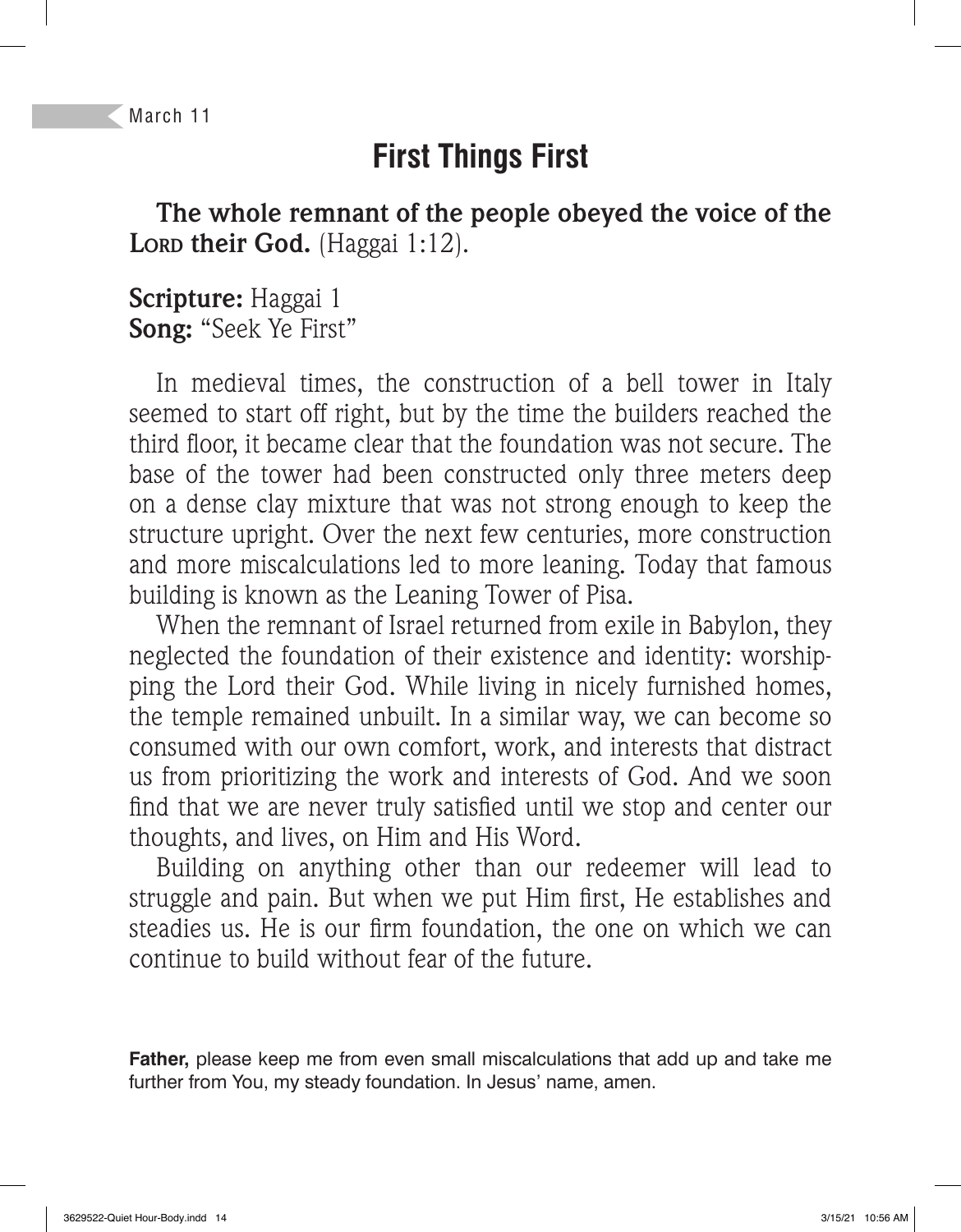### **Greater Things Are Coming**

**"The glory of this present house will be greater than the glory of the former house"** (Haggai 2:9).

**Scripture:** Haggai 2:1-9, 15-19 **Song:** "Greater Things Have Yet to Come"

In a popular sleight-of-hand trick, an illusionist takes a \$1 bill from a volunteer. He folds it up, shakes it slightly, and the audience watches in amazement as he proceeds to unfold what is now a \$100 bill. Skillfully, out of the audience's sight, the performer has made it appear as though he has turned something of little value into something of much greater value.

Of course, God doesn't need sleight of hand to do what seems unlikely or even impossible, but He does often work out of sight, as He orchestrates blessing and beauty in our lives for His glory. We may fear that what we have to offer is too small for God to use. But He is not limited by our lack. Time and again, He has shown that He can take what might seem insignificant and then unfold something marvelous before our eyes.

During times when it seems God is absent or when His power in our lives is not evident, we can be assured that He is still at work, behind the scenes, working out His purpose to save and redeem. One day we will see the culmination of His plan in the unparalleled glory of eternity.

**Father,** make me ever aware of Your presence with me, and help me trust that You are doing a great work in my life and in Your kingdom, even when I can't see it. In Jesus' name, amen.